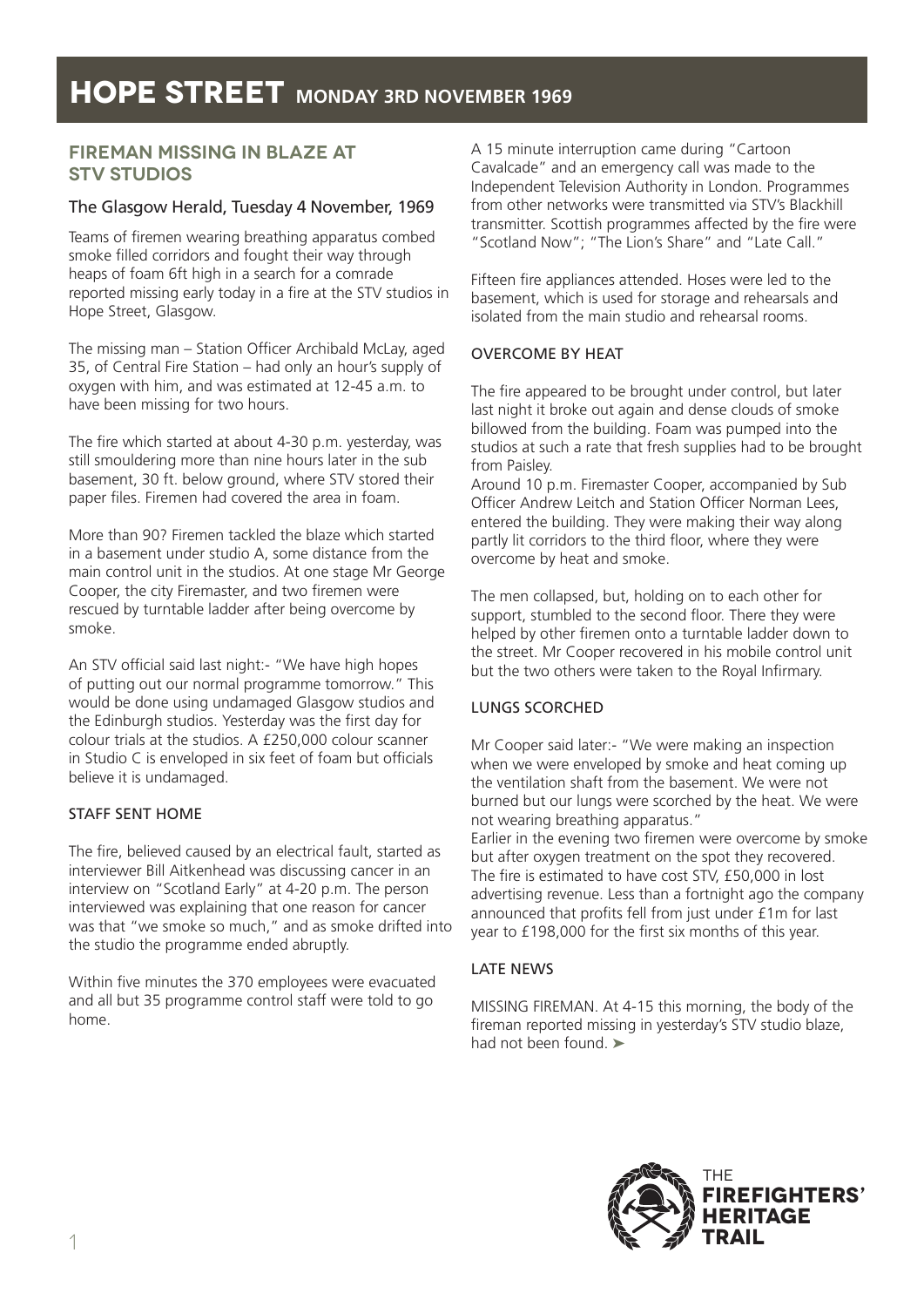## The Glasgow Herald, Wednesday 5 November, 1969

### FIREMAN'S BODY FOUND IN SIX FEET OF WATER

The body of the fireman who died while fighting the fire at the Scottish Television studios in Hope Street, Glasgow, was recovered in six feet of water at 7 p.m. last night, more than 20 hours after he went missing.

Five hours earlier the body of Station Officer Archibald McLay, aged 35, of Central Fire Station, was discovered in the sub basement of the building, where the fire is believed to have started. He was submerged in water, and two fire brigade crews were sent into the flooded area to recover their colleague.

It then took the firemen five hours completely to drain the basement. A lifeline was used to pull Mr McLay's body to the surface. More than 10 firemen, some with tears streaming down their cheeks, carried the body from the building.

Mr McLay, who lived in Allison Street, Strathbungo, Glasgow, was married and had two young daughters, Margo, aged 14, and Irene, aged 10.

#### SIXTEEN INJURED

One fireman said later:- "We cannot say yet whether or not he died through suffocation or drowning. A post mortem examination will be held tomorrow."Sixteen firemen were injured during the fire, which started at 4-30 p.m. on Monday and was not extinguished until 1-45 p.m. yesterday. Seven, including Mr James Watt, Glasgow's Deputy Firemaster, were taken to hospital.

STV expect to return to normal broadcasting today. Commercials were televised last night and, although Scottish programmes relied on transmission from STV's Edinburgh studio, only one programme, "Raw Deal," was cancelled.

Mr John Loch, an official of Scottish Television, said the company expected everything to be back to normal within the next three months, although there might be "a bit of juggling" with programmes and more use made of the Edinburgh studio.

Mr Loch added:- "The cost of the damage, including lost advertising revenue, could be as much as £100,000. At present we are not certain, but the figure of £50,000 is not far off the mark."

"Scotland Early" was transmitted from Edinburgh last night, and "Scotland Now" was broadcast in part from Edinburgh and in part from the STV studio C in Hope Street, which was not affected by the fire.Only 97 of the 400 staff at the Hope Street studios were working yesterday, and the interviewing and reporting staff were transferred to Edinburgh.

Mr Loch said:- "We have had offers of help from television companies throughout the country and from Strathclyde University and the Alhambra Theatre. The "Scotland Now" programme was broadcast from Hope Street using film processed on videotape by B.B.C."

"We should be back to normal by the end of the week. In the short term we guarantee all programmes to our viewers. However, we might have to use our Edinburgh studio more since studio A has been damaged by the fire." Mr Loch said that the fire has not affected the introduction of colour, due next month on STV. No colour equipment was damaged, in the fire, which is thought to have been caused by an electrical fault in the basement.

Asked if STV will start a fund for the dead fireman's relatives, Mr Loch said the company will take a "very sympathetic position towards the dead man's relatives."

## The Glasgow Herald, Thursday 6 November, 1969

## MOPPING UP ENDS TODAY AT STV

Firemen will complete mopping up operations at Scottish Television's studios in Hope Street, Glasgow, today, three days after the fire that cost the company an estimated £100,000.Two fire appliances were on duty yesterday pumping out thousands of gallons of water from the basement where the fire started.

A Scottish Television official said last night:- "The firemen have been carrying out a wonderful mopping up operation. They will be back tomorrow to finish the job." Staff whose offices were destroyed in the fire were moved into undamaged rooms. ➤

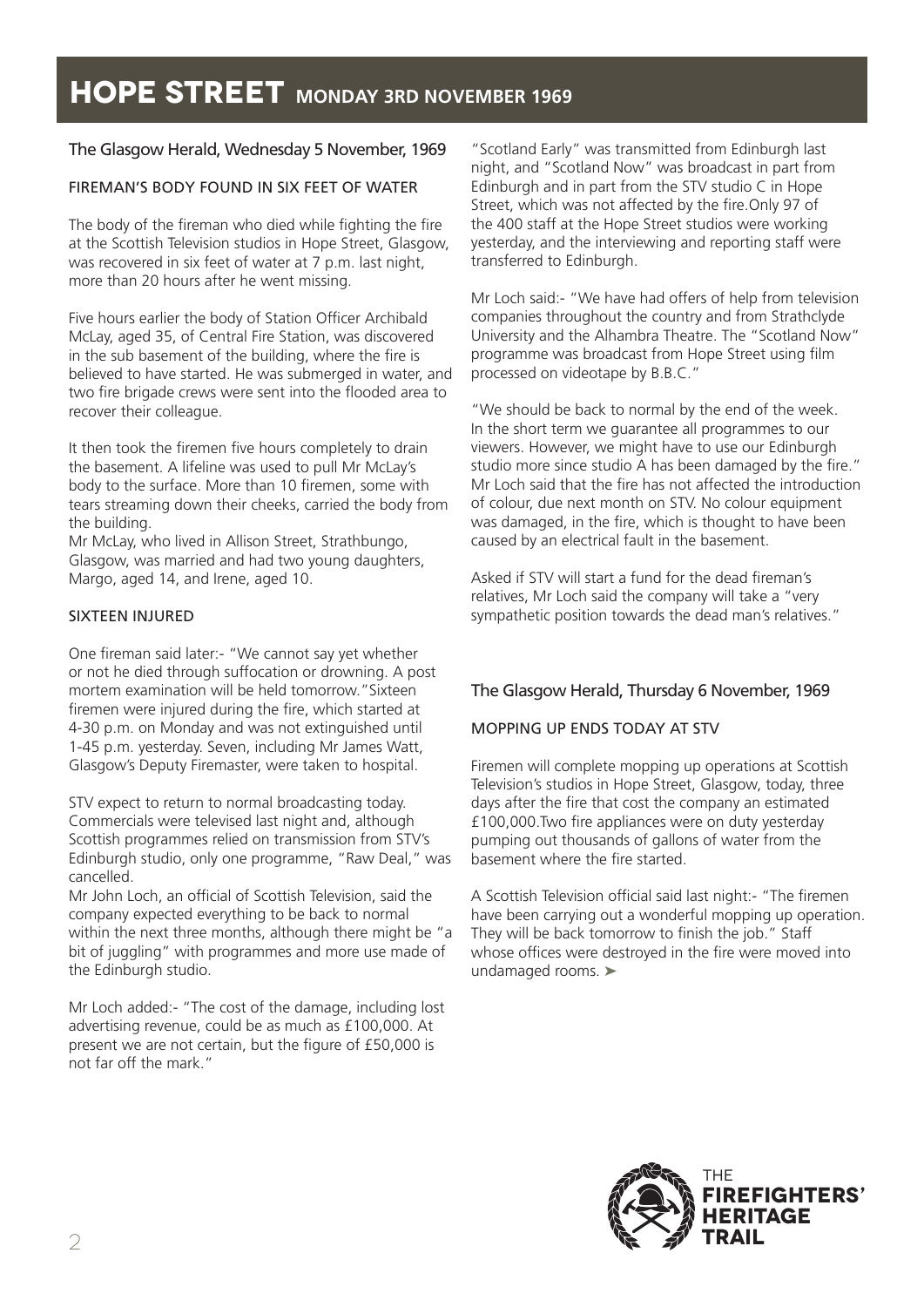## FUND

"Programmes were back to normal today," the official said. "For the next three months there will be some juggling and more use made of the Gateway Theatre, Edinburgh."

STV staff are contributing to a fund for the wife and two daughters of Sub Officer Archibald McLay of the Central Fire Station, who died in the fire. A post mortem examination carried out yesterday on Mr McLay showed that he died of drowning. His body was recovered 20 hours after the fire started. Sixteen other firemen were injured in the fire, seven requiring hospital treatment.

Representatives of every fire brigade in Scotland are to attend Sub Officer McLay's funeral tomorrow at the Western Necropolis, Cadder Road. Mr George Cooper, the city Firemaster, said last night that a full service parade of firemen would accompany the cortege from Queen's Park Fire Station, Allison Street.

## The Glasgow Herald, Saturday 8 November, 1969

#### TRIBUTE TO STV FIRE VICTIM

More than 200 Scottish firemen joined with family, relatives, and friends yesterday to pay their last tribute to Sub Officer Archibald McLay, who died on Monday fighting the fire at Scottish Television, Hope Street, Glasgow. Mr McLay, who was 35, was buried at the Western Necropolis after a small private service at his home above Queen's Park Fire Station.

Mr George Cooper, the city's Firemaster, led a full service parade of firemen at the burial service. Mr Donald Liddle, Lord Provost of Glasgow, Bailie James Anderson, convener of the city's police and fire brigade committee, and Sir James Robertson, chief constable, were also present.Scottish Television was represented by Mr William Brown, managing director, and, on behalf of the staff, Mr Arthur Montford, sports commentator.

Earlier a police squad car escorted the cortege through the city. At the front were two fire tenders, one carrying the coffin and the other bedecked with floral tributes from every fire brigade in Scotland as well as one from London firemen.

The silver bells on the fire appliances were covered with black velvet as a mark of respect and a button on the uniform of every fireman was covered with black binding. Firemen stood to attention beside their machines as the cortege passed South, Marine, and North West fire stations. At Western Necropolis more than 200 firemen stood at attention in the heavy rain to form a guard of honour as the pall bearers, colleagues from the southern division, walked slowly to the grave.

A piper, Fireman James Brown, of North West fire station, played the lament "Flowers of the Forest," as the parade ended.

#### FIRE Magazine April 1970

#### 10 INJURED IN 21 HOUR FIGHT TO CONTAIN BASEMENT FIRE

A detailed report has now been received from Firemaster G. P. Cooper, Glasgow Fire Brigade, on the 21 hour fight to contain the fire which broke out on November 3 at Scottish Television's premises in the Theatre Royal, Glasgow. As previously reported in FIRE, Sub Officer Archibald McLay, aged 38, died during fire-fighting operations. His death was due to drowning after falling, in dense smoke and intense heat, through a hatch opening into a sub-basement.

Firemaster Cooper, the Deputy Firemaster and the Assistant Firemaster were among 10 officers and men who had to receive hospital treatment. Their injuries were principally heat and smoke exhaustion, damage to lungs, burns to eyes, and lacerations; some of the injured were incapacitated for several days.

#### HIGH EXPANSION FOAM

During the course of the fire the brigade used 2,060 gallons of high-expansion foam concentrate and generated an estimated 14 million cubic feet of foam. Twenty six Glasgow appliances were in attendance, plus three each from Central and Western Areas and two from Lanarkshire Area.

Two P500 generators, two P125s and one Jet-Ex 15 were in use, drawing water from street hydrants via three pumps; five water jets were also in operation, including one from a hydraulic platform; 50 sets of breathing apparatus were used.

It is estimated that the five jets applied about 160,000 gallons of water, of which about 85,000 gallons accumulated in the sub-basement where Sub Officer McLay's body was found. ➤

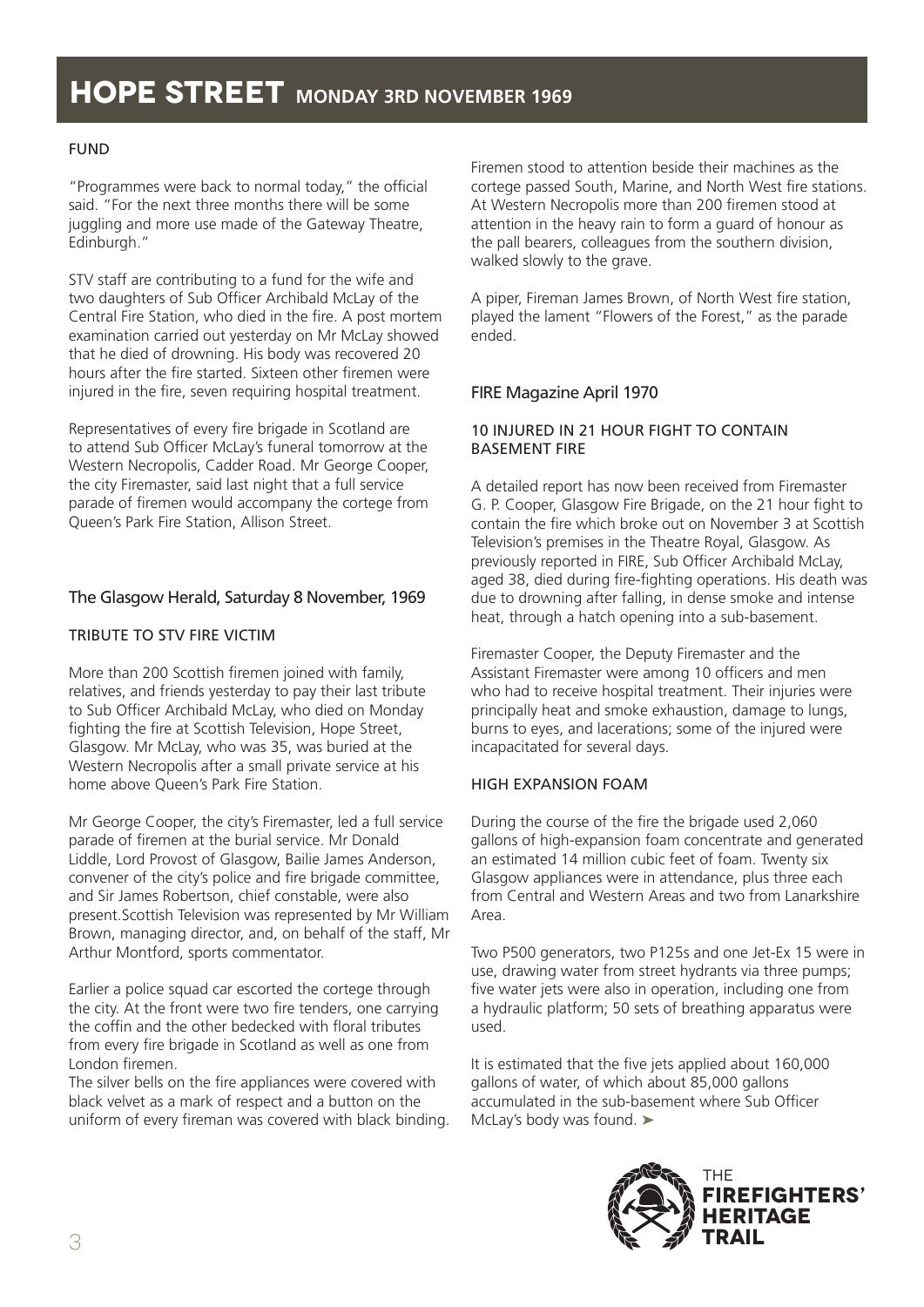The Theatre Royal, one of the oldest and largest theatres in the city, was of traditional design with roof heights varying from 30 ft to 80 ft. It measured about 280 ft by 170 ft.The basement and sub-basement were under part of the stage, to a depth of about 20 ft. and were used for tv transmission areas and a control room. Lately the subbasement had been used for rehearsal purposes and for the storage of cardboard box files in a cubicalised section. The hatch to the sub-basement had been made to allow control equipment to be lowered.

Firemaster Cooper reports that Scottish Television appreciated the high risk assessment of the structure and its occupancy function and had accepted a brigade recommendation to install an automatic fire detection (heat rise) system.

#### EASILY ADAPTED

"This was preferred at that time in lieu of sprinkler protection on the basis that it could be installed more quickly without upset to the function of transmission and was more easily adapted to cope with the complex diversity of layout of the old theatre building."At all times when alterations took place this installation was amended to satisfy the protection of the ever-changing conditions", continues the Firemaster. The system was installed and maintained by AFA Ltd.

Hose reels and portable fire extinguishers were also provided in the building and there was a fire and security staff.

At 16-12 an alarm was automatically received at North District Fire Station to the Theatre Royal. The alarm indicator board at the security desk in the theatre showed the outbreak to be in the sub-basement.

Standing instructions from management to the security staff in the event of fire included initiating an organised attack on the fire and providing a guide for Fire Brigade personnel to the scene of the incident.

What happened on November 3, says the Firemaster, was that one security officer went to the sub-basement and used three portable extinguishers on the fire before its growing intensity and the heat and smoke forced him to retire. The conditions also prevented him from reaching the nearest hose reel. Although there were sufficient security staff on duty to form an organised attack on the outbreak, no assistance reached the man who was fighting the fire.

The first appliance arrived at 16-15 (after travelling seventenths of a mile) and the officer-in-charge was guided down a stair that gave access only to the basement. He was then taken down a second stair to the sub-basement, but at the wrong end of it for an immediate attack on the fire.By now the security officer who had tackled the fire could not be traced and search parties were organised. One team of fire-fighters, wearing BA, found a third stair to the sub-basement, but were unable to penetrate beyond the basement landing.

Senior officers had arrived and one led a BA team into the sub-basement where they located the fire area. With their jet they extinguished the fire there. But they could still hear the crackle of fire above them and although they played the jet on the ceiling it appeared to have little success. By this time conditions in the sub-basement were critical because of smoke and heat; visibility was nil. This team retired as their BA cylinders were getting low, and they were replaced in the sub-basement by a second team led by another senior officer. By now the fire was above sub-basement level and, a plan of the building now being available, it was decided that this team should go into the basement.They found it divided by many partitions and were unable to locate the fire owing to deteriorating conditions which soon forced their withdrawal. Both these senior officers were taken to hospital, one for an eye injury and the other for a knee wound.

#### THE STRATEGY

It was by now about 17-00 and because of the worsening conditions it was decided to bring into operation highexpansion foam units and to increase the appliances and personnel to cope with the developing fire situation. Pumps were made six at 17-05 and at 17-16 a second emergency tender was ordered on.

The strategy was, continues Firemaster Cooper's report, to attack the fire by direct application of foam via the access stairs to the basement and sub-basement; to prevent the spread of fire, by convection of superheated gases to the flies and roof, with a blanket of foam 15-20 ft deep on the ground floor; and to check the penetration of fire through the proscenium wall with jets in the auditorium.

A massive application of foam was needed to replace that constantly being broken down by the intensity of the fire. "By 20-00 the situation was very much in the balance and additional appliances were called as a precaution against the possibility of a further fire spread. ➤

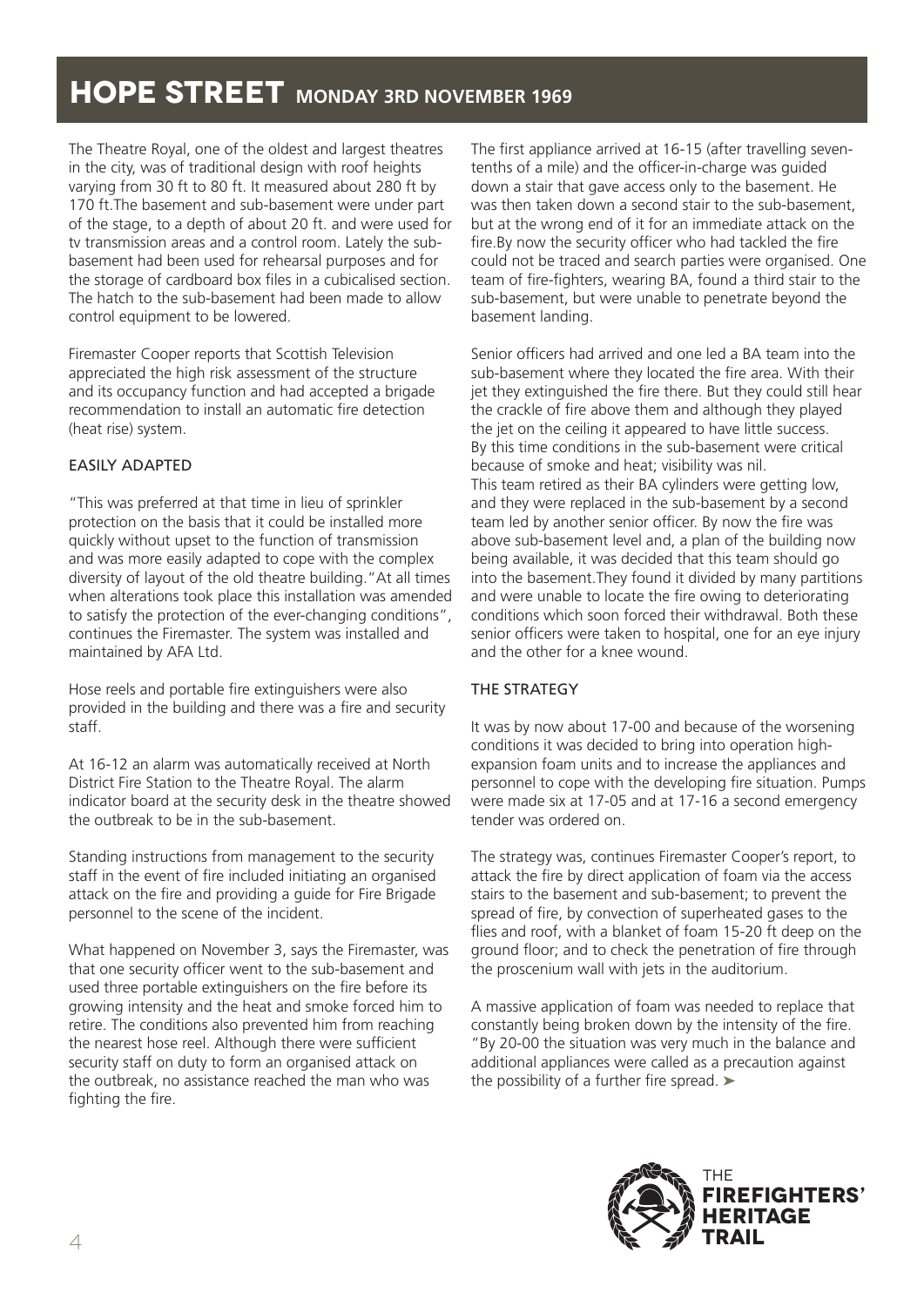Within a few minutes there was a dramatic change in the situation and there were signs that the building might become totally involved; a further make-up of appliances was requested at 20-05.

"As a precautionary measure the building was surrounded by 12 standby branches in readiness for any break-out of fire from the basement. By 20-25 the gravity of the situation appeared to be increasing and a further message was transmitted to 'make pumps 15'."

#### WINDOWS BREACHED

By 21-00 there was every sign of a sufficient heat build-up on the ground and upper floors to produce a flashover. First floor windows were breached and cooling jets were applied. TLs were positioned for possible developments in the upper floors and roof.A disused doorway, formerly the theatre stage door, was forcibly opened and, after a BA team had explored, foam was introduced through this doorway to the basement.

General conditions improved and the Firemaster led two officers into the upper floors to assess the situation. During this reconnaissance a blast of hot gases from the basement welled up and caught the team in its upsurge. The two officers were taken to hospital after collapsing in the street, but the Firemaster refused to leave the fireground; some time later he was forced to go for treatment as his condition had deteriorated.

About 22-45 the Assistant Firemaster took two officers, with a line of hose, into the basement. They found a large amount of standing foam with pockets of fire in distribution. He left the two with the hose while he went back to employ a further jet into the basement. Although it was possible to work without BA in the basement a BA team joined the two officers with the jet, in case of any emergency or change in circumstances.

## DRAMATIC CHANGE

"About 23-00", continues Mr. Cooper, "there was again a dramatic change. Fire suddenly broke through on the ground floor and flashover conditions in the upper reaches of the building once more appeared to be developing. As a precaution the basement working crew was withdrawn."

As the basement crew made its way towards clearer atmosphere, it was realised that one member was missing. The officer-in-charge went back, but could find no trace. He reported an opening in the basement floor. The Deputy Firemaster instigated a roll-call and, later, a full-scale search of the building.

BA teams re-entered the basement and put a ladder through the floor opening into the foam-filled subbasement; it rested on debris unseen in the intense smoke conditions. "A BA operator descended to explore the area corresponding to the opening, but to no avail", says the Firemaster.

Meanwhile the fire conditions deteriorated further and all personnel were withdrawn except for those working on the ground floor with good routes of escape.

At this time two BA operators went into the basement again on their own initiative. They were seen by a Station Officer who followed them down and ordered them out. They found that the basement fire had developed intensely and that an approach to the floor opening was impossible. The stairs were then plugged with foam.

By 23-30 arrangements were made for the emergency supply of more foam concentrate and at 00-17, the ground floor foam blanket having been re-established, a team again went into the basement. They found serious fire still prevailing and withdrew.

At 00-36 relief crews arrived from neighbouring brigades; at 01-10 the Deputy Firemaster was taken to hospital and detained overnight suffering from the effects of intense smoke. Foaming was continued throughout the night and at 07-23 the Firemaster resumed command. By this time the Assistant Firemaster was unfit for duty due to the effects of smoke and heat on his lungs and eyes. Firefighting continued but it was not until 10-40 that an entry into the basement was attempted.

## FILLED WITH FOAM

It was found that a large area of the ground floor had collapsed, the basement was completely filled with foam and there were only smouldering pockets of fire at ceiling level. The sub-basement contained about five feet of water. The Firemaster wirelessed the fire under control at 12-35 and at 13-33 the "stop" was relayed.

Sub Officer McLay's body was found in the area below the floor opening. His BA distress warning device had not been operated. The mouthpiece of the set was not in his mouth. A bruise suggested that he was concussed when falling and unable to call for help.

Subsequent investigations suggested that the fire might have originated about two hours before the time of the alarm at  $16-12.$